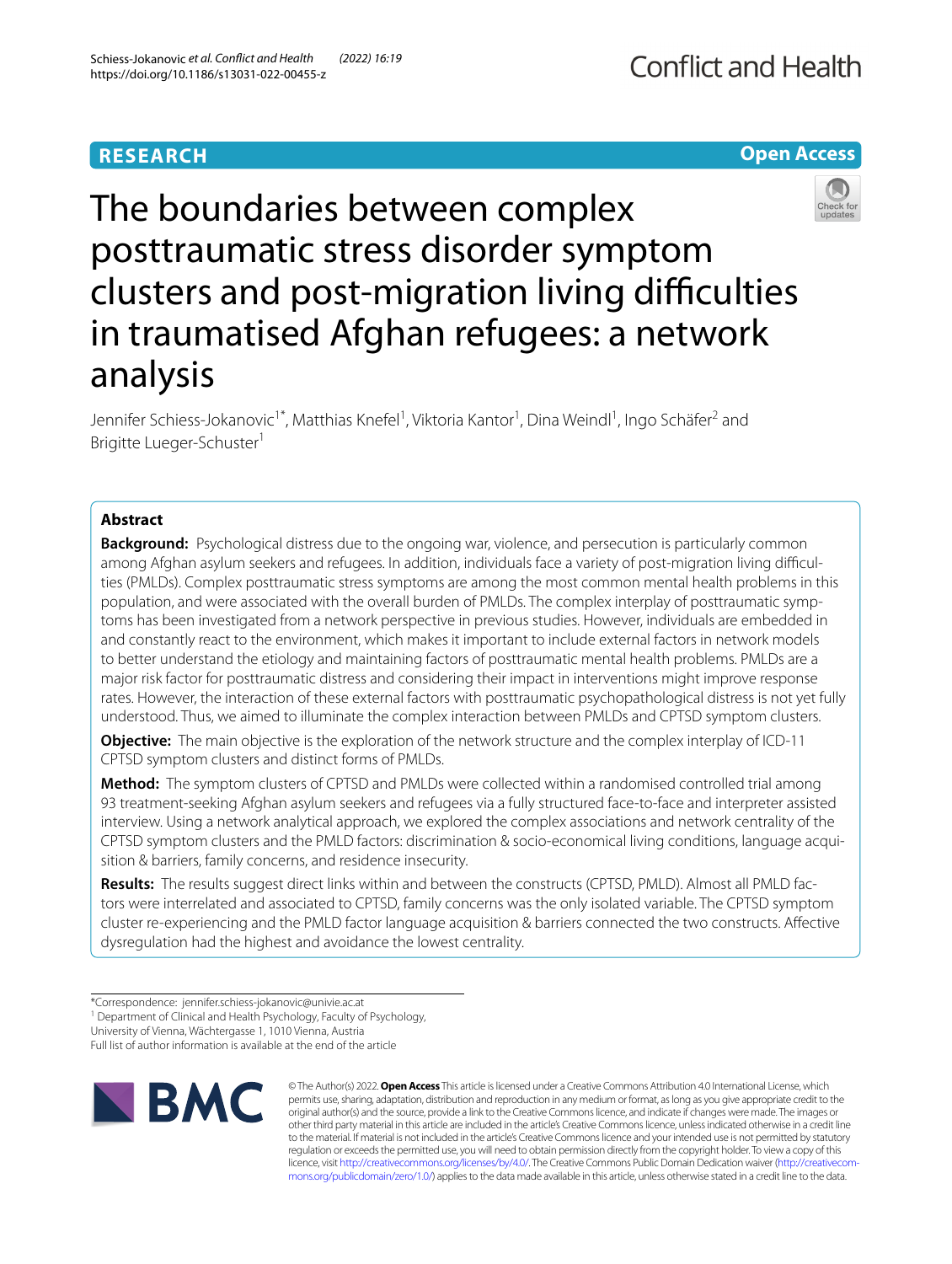**Conclusions:** Re-experiencing and afective dysregulation have the strongest ties to PMLDs. Thus, these domains might explain the strong association of posttraumatic psychopathology with PLMDs and, consequently, prioritization of these domains in treatment approaches might both facilitate treatment response and reduce burden caused by PMLDs.

**Keywords:** Complex posttraumatic stress disorder (CPTSD), Refugees, Post-migration stressors, Emotion regulation, Language acquisition, Re-experiencing, Integration, Network analysis

# **Introduction**

The long-awaited serenity after arrival in the host country in Europe can often not be achieved, as many Asylum seekers and refugees (AS&R) are confronted with the physical and mental consequences of exposures to the ongoing war, human rights violations, and persecution [[1–](#page-8-0)[3\]](#page-8-1). Compared to AS&R from other countries of origin, individuals from Afghanistan in Austria reported particularly poor health trajectories over time. The authors suggested that these fndings might refect marginalization processes of subgroups of AS&R and an interdependence of origin- and country-specifc conditions [\[4](#page-8-2)], such as a lower level of education, longer waiting periods for positive asylum decisions [\[5](#page-8-3)], and a higher rejection rate of asylum applications compared to Syrian refugees [[6\]](#page-8-4). In addition to the challenge of dealing with health problems and potentially traumatic experiences [[7\]](#page-8-5), those afected have to adapt to a new environment and face various postmigration living difficulties (PMLDs)  $[8-10]$  $[8-10]$ .

Drožđek [\[11](#page-8-8)] postulated the integrative contextual model for AS&R, which assumes that an individual is embedded in multiple, interconnecting dimensions in which individuals operate and constantly respond to their environment. Risk factors, such as the broad construct of PMLDs are considered as dynamic system localised on each of these dimensions: intraindividual (e.g. loneliness, homesickness), interpersonal (e.g. conficts, family separation), societal (e.g. discrimination, housing conditions), and cultural (e.g. language, asylum law; [\[11\]](#page-8-8)). The development and psychopathological expression of mental health problems is assumed to be bidirectionally related to these dimensions and might change over time [[7,](#page-8-5) [11](#page-8-8), [12\]](#page-8-9).

Along with depression and anxiety disorders, posttraumatic stress disorder (PTSD) is one of the most commonly reported mental disorders among refugees in high-income countries [\[13](#page-8-10), [14](#page-8-11)]. Prevalence rates, while highly heterogeneous, are signifcantly higher than in the non-refugee population or among people living in confict and war zones [\[14\]](#page-8-11). In ICD-11, the PTSD diagnosis is more narrowly defned compared to DSM-5 and comprises three symptom clusters (re-experiencing, avoidance, sense of current threat). Additionally, ICD-11 introduced a twin diagnosis, complex post-traumatic stress disorder (CPTSD), which is intended to better encompass the sequelae of complex traumatic experiences and includes all PTSD symptom clusters and additionally three symptom clusters related to disturbances of self-organization (DSO; afect dysregulation, negative self-concept, difficulties in interpersonal relationships). The diagnoses must be associated with functional impairments in various domains of life [\[15](#page-8-12)]. Treatment-seeking AS&R samples report higher prevalence rates of CPTSD  $(16–38%)$  than the general refugee population  $[16]$  $[16]$ .

Overall, the negative efect of PMLDs on mental health and quality of life was found to be at least equal to or even exceeding that of potentially traumatic experiences [\[9](#page-8-14), [17](#page-8-15)]. Accordingly, higher distress due to PMLDs overall [\[18](#page-8-16)], but also due to individual PMLDs such as uncertain visa status [[19\]](#page-8-17), was associated with higher levels of complex posttraumatic stress disorder (CPTSD). Deeper investigations of this relationship point out that while potentially traumatic experiences were related with posttraumatic stress disorder (PTSD), total distress due to PMLDs showed an relationship with disturbances of self-organisation (DSO) [\[20](#page-8-18)]. An analysis of the associations of various PMLD factors with CPTSD suggested that while *language acquisition & barriers* predicted the membership to the CPTSD subgroup, the other PMLD factors were equally present in both investigated subgroups  $[21]$  $[21]$ . These findings suggest individual boundaries between the symptom clusters of CPTSD and diferent forms of PMLDs.

In recent years, the ongoing debate about the ontology of psychopathology and whether mental disorders are caused by a common cause (latent variable/common cause model) or rather by the interaction of individual symptoms (network approach) has led to the rejection of both extreme versions and the adoption of hybrid models [[22](#page-8-20)]. Consistent with the integrative contextual model for AS&R [[11](#page-8-8)], the hybrid models link both models and assume that potentially traumatic experiences or stressors act as a common cause that triggers multiple CPTSD and PTSD symptoms, which in turn may interact with each other and lead to additional symptoms until a self-perpetuating network emerges [[22–](#page-8-20)[24](#page-8-21)]. So-called feedback loops are already known from clinical observations. A stimulus and the related interpretation and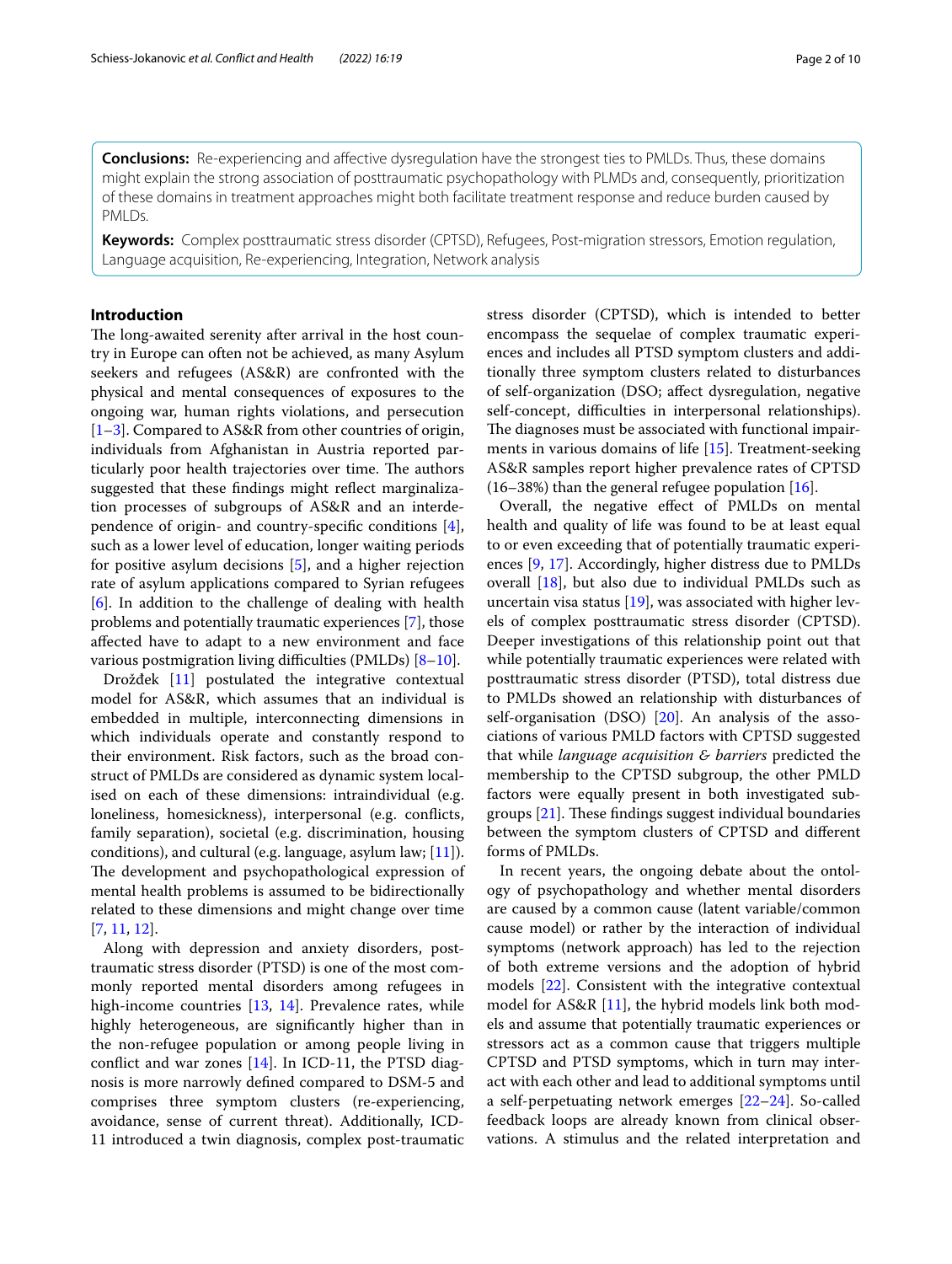response, ultimately infuence the further development of the original stimulus  $(X > Y > Z > X)$ . An example would be a bodily sensation which, when misinterpreted, leads to increased anxiety and ultimately to an increased bodily sensation [\[23](#page-8-22)]. Such feedback loops in networks may involve not only intrapersonal processes but also interact with unique sociocultural factors and context that afect understanding, attribution, and response to potentially traumatic experiences and PMLDs [\[11](#page-8-8), [25,](#page-8-23) [26](#page-8-24)]. As a consequence, resources and the ability of adaptive coping might be reduced [[27\]](#page-8-25).

While several studies have already examined the complex interplay of the individual symptoms of PTSD [[28](#page-8-26)] and CPTSD [\[29](#page-8-27)[–32\]](#page-9-0), and generalisability has been examined in various samples with diferent characteristics and cultural backgrounds [[29,](#page-8-27) [30](#page-8-28)], there is only one initial study investigating how individual PMLDs are related to each other  $[32]$  $[32]$ . Overall, there is a lack of knowledge on how external variables infuence network structure and dynamics in psychopathology [\[23,](#page-8-22) [32](#page-9-0), [33\]](#page-9-1).

Only a few studies have considered the interaction between distinct symptom domains and external stressors when examining mental health problems in refugees [[34–](#page-9-2)[36](#page-9-3)]. De Schryver et al. [\[35\]](#page-9-4) reported that although symptoms and potentially traumatic experiences/stressors formed diferent clusters in the network, they were directly connected. Overall, traumatic experiences, daily stressors, basic needs, safety [\[35](#page-9-4), [36\]](#page-9-3), and social problems [[34\]](#page-9-2) showed the highest centrality. Regarding symptoms, sleep, hopelessness, melancholy, and nightmares were central [[36](#page-9-3)]. To our knowledge, there is no study investigating the interaction between PMLDs and CPTSD symptom clusters in AS&R so far.

The known association between CPTSD and PMLDs in general  $[18]$  $[18]$  provides insufficient insight into the underlying dynamics. The practice-oriented question of which types of PMLDs are associated with which CPTSD symptom clusters is so far unresolved. This study aimed to promote a better understanding of these dynamics and provide an initial contribution to the selection of intervention targets in order to improve AS&R health care. Therefore, the aim of this study was to explore the boundaries of the CPTSD symptom clusters with the external PMLD factors, and investigate their centrality indices in a cross-sectional sample of traumatised Afghan AS&R living in Austria. We presumed connections within and between the CPTSD and PMLD constructs.

#### **Methods**

#### **Participants**

We used data from baseline assessments of a randomised controlled trial evaluating a psychological intervention (PIAAS Study; [[37](#page-9-5)]) conducted between July 2019 and December 2020. The total sample included 93 adult, treatment-seeking AS&R from diferent areas of Afghanistan with Dari as their frst language. Exclusion criteria were screening with an emotional distress score below the cut-off value (RHS-15 score < 12 or distress thermometer<5), ongoing trauma-focused treatment, signifcant cognitive impairment, and current mental or physical conditions requiring other treatment and/or impeding participation (e.g. acute suicidality, psychotic symptoms). The ethics committee of the University of Vienna ethically approved the study (Reference Numbers: 00356 and 00445).

# **Measures**

The fully structured interview was conducted with a trained psychologist and an interpreter. German and Dari versions of the International Trauma Questionnaire (ITQ) and the Post-migration living difficulties Checklist (PMLDC) were administered. Likert scales were additionally presented visually for better understanding and to support illiterate participants.

#### **CPTSD symptoms**

The six symptom clusters of CPTSD, comprising the three symptom clusters of PTSD (re-experiencing, avoidance, sense of current threat) and the three symptom clusters of the disturbances in self-organisation (DSO; afective dysregulation, negative self-concept, disturbances in relationships), were surveyed in relation to the level of symptom distress experienced in the past month using the ITQ. Participants answered two items per cluster, twelve items in total, on a fve-point Likert scale (0="*Not at all*" to 4="*Extremely*"). Higher scores indicate higher levels of burden. The ITQ has good psychometric properties  $[38]$  $[38]$ . The Cronbach's alpha coefficient in this study was 0.89.

#### **Post-migration living difficulties**

The multitude of different PMLDs AS&R face in the host country were assessed with the support of the PMLD checklist [[8\]](#page-8-6). We adapted and extended the already used Dari/German PMLDC version [\[20](#page-8-18)] to the Austrian context, fnally containing a total of 26 items (see Additional file [1](#page-7-0): Table S1). Additional items were translated and back-translated by trained interpreters following the golden standard of translation guidelines  $[39]$ . The frequency of experiencing the specifc PMLDs in the past month was recorded on a fve-point Likert scale (0="*Not at all*" to  $4 = "Extremely")$ . The Cronbach's alpha coefficient in this study was 0.77.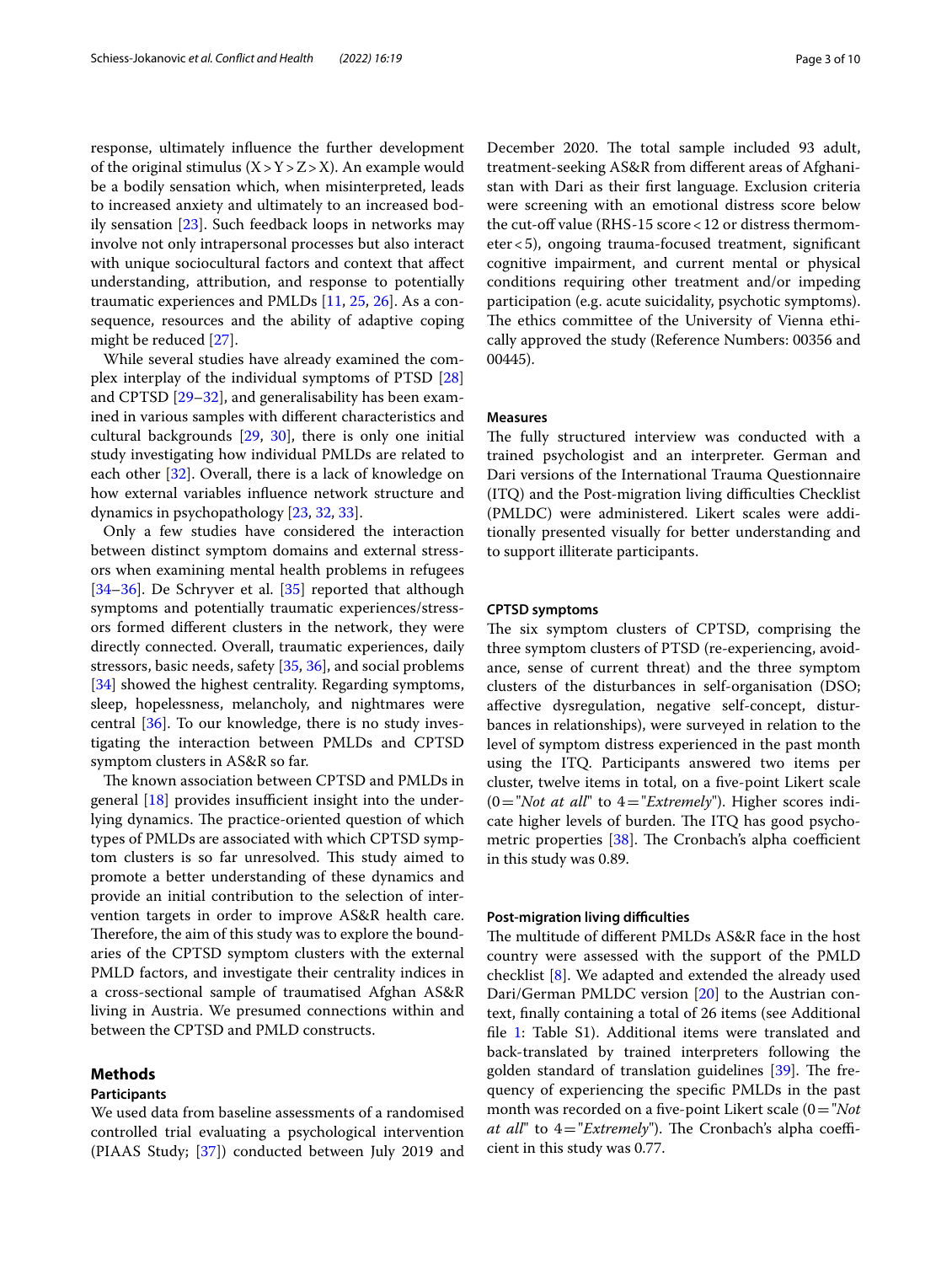#### **Analysis**

The network structure of the six CPTSD symptom clusters and the four PMLD factors was estimated (Fig. [1](#page-3-0)). To reduce the number of items, data-driven PMLD factors were calculated in a previous study ([[15](#page-8-12)], see Additional file [1](#page-7-0): Figure S1 for item assignment) using a regularised exploratory factor analysis developed specifcally for small samples  $[40]$  $[40]$ . The network was estimated with the R package qgraph [\[41\]](#page-9-9) and the robustness and bridge centrality of the network were examined using the R packages *bootnet* and *networktools* [[42\]](#page-9-10). All analyses were performed using R (version 4.1.0; [[43](#page-9-11)]).

#### **Network estimation**

The presented network was estimated using a Gaussian graphical model [\[44\]](#page-9-12). Partial correlations between the total of ten nodes (re-experiencing (Re), avoidance (Av), sense of current threat (Th), affective dysregulation (AD), negative self-concept (NSC), disturbances in relationships (DR), socio-economical living conditions & discrimination (SC), language acquisition & barriers (LAB), family concerns (FC), residence insecurity (RI)) are represented with edges. The line thickness of the edges represent the strength of the association. In a frst step, a



<span id="page-3-0"></span>Th = "Sense of current Threat", AD = "Affective Dysregulation", NSC  $=$  "Negative Self-Concept", DR  $=$  "Disturbances in relationships", DS = "Discrimination & Socio-economical living conditions", LAB  $=$  "Language Acquisition & Barriers", FC  $=$  "Family Concerns", RI  $=$ "Residence Insecurity"

correlation matrix based on polychoric correlations was calculated ( $[45]$  $[45]$ ; see Additional file [1](#page-7-0): Table S2). In a second step, the network was estimated using EBICglasso, an estimation method to minimise false positive detection of connections. To visualise the estimated network, the Fruchterman-Reingold algorithm [\[46\]](#page-9-14) was used in the third step, which places nodes with more and/or stronger connections closer together. The higher the degree of a centrality (strength, predictability), the conceptually closer a node is to all other nodes in a network [\[47](#page-9-15)]. In addition bridge centrality (bridge strength, bridge predictability) were calculated. These parameters estimate the strength of each node in connecting the constructs CPTSD and PMLDs.

#### **Network stability**

Following the recommended three steps [\[45](#page-9-13)], the R package bootnet was used to estimate the stability of the network. Firstly, we calculated 95% confdence intervals using 1000 bootstrap iterations to test edge certainty and signifcance between edge weights. Secondly, to estimate the stability of the order of centrality indices, we used a node-dropping sub setting bootstrap technique and the correlation stability (CS-) coefficient, which is an index of the stability of centrality indices. Values above 0.25 indicate sufficient stability. In a final step, we calculated the bootstrapped edge-weight and centrality diference test for the networks to check whether these difer signifcantly from each other.

#### **Missing data**

For the CPTSD data, a total of 3.3% (3.2–4.3%) individual data points were missing stemming from four incomplete cases. A total of 10 incomplete cases resulted in 3.6% (3.2–5.4%) missing values in the PMLDC data. Three cases with more than 50% missing data were completely deleted. To deal with all other missing values, an algorithm from the R package "mice" was used, which estimates values by single imputation (predictive mean matching) using Fully Conditional Specifcations [\[48](#page-9-16)].

# **Results**

#### **Descriptive statistics**

Data from 93 treatment-seeking Afghan AS&R were included in the network analysis. The mean age was 34.77 years  $(SD=13.84)$ , with 45.2% female participants. About half of the participants were married or living in a partnership (51.7%). A high illiteracy rate was found, with over 60% of participants having no formal education (37.6%) or having attended only elementary school (22.6%). The overall employment rate was 26.8%, the majority reported no employment (61.3%), including 22.6% due to lack of a work permit. On average,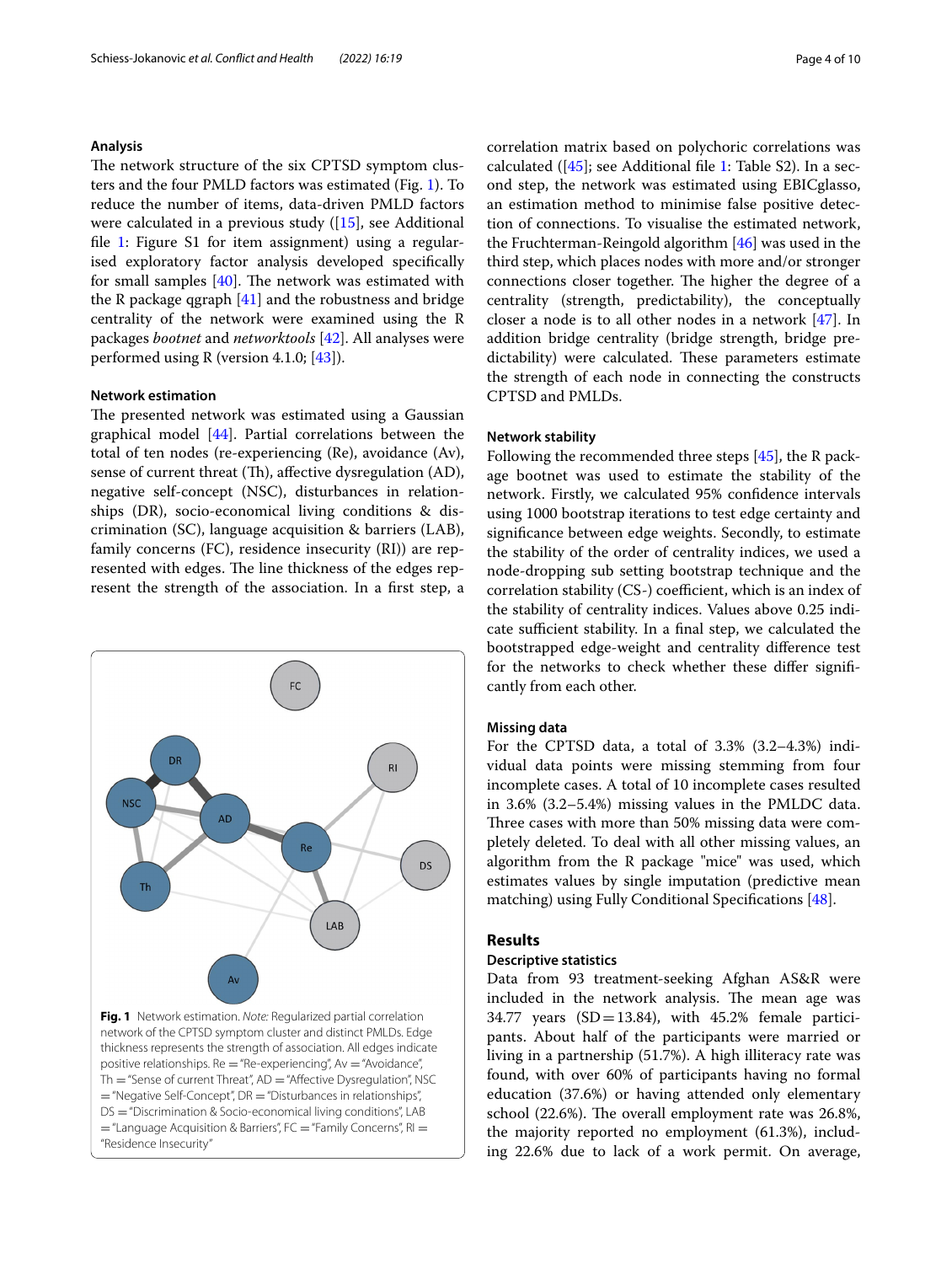participants had been in Austria for 5.9 years  $(SD=4.36)$ and 52.7% reported uncertain asylum status. There were 12.07 ( $SD = 5.03$ ) potentially traumatic experience types reported on average. 50% of the participants met criteria for CPTSD, while 17.78% individuals met criteria for PTSD only (see Additional file [1:](#page-7-0) Table S3 for further sociodemographic characteristics and the frequency of potentially traumatic experience types). The average scores in each symptom cluster and PMLD can be found in Table [1](#page-4-0).

# **Network estimation**

The structure of the network of the six symptom clusters of CPTSD and the four PMLD factors is shown in Fig. [1](#page-3-0). 17 of 45 possible edges were estimated above zero. All associations were positive and there was only one isolated node (FC) in the network, i.e. all other nodes were directly or indirectly connected via other nodes. Three of the PMLD factors were interconnected: PMLD factor LAB was associated with DS and RI. LAB and RI showed the strongest connection to Re, other weaker connections could be found between LAB and NSC, DR and Th. DS was connected to AD. While the three symptom clusters of DSO were connected to each other, the three symptom clusters of PTSD were not interconnected. Re and Av were connected, Th was only connected to all DSO clusters. Since the strength centrality measure had the highest reliability and were closely related to the predictability, the interpretation was based on this centrality measure. Overall, the three nodes with the highest strength centrality were the three CPTSD clusters: AD, Re, and NSC. The connection between negative self-concept and disturbances in relationships was the strongest within the entire network. The nodes with the highest bridge expected infuence and bridge strength were Re and LAB, which means that Re was the CPTSD symptom

<span id="page-4-0"></span>**Table 1** Means and standard deviations of the CPTSD symptom clusters & PMLDs

| <b>Variables</b>                                         | M (SD)       |
|----------------------------------------------------------|--------------|
| Re-experiencing (Re)                                     | 5.03(2.15)   |
| Avoidance (Av)                                           | 4.63(2.03)   |
| Sense of current threat (Th)                             | 4.78 (2.05)  |
| Affective dysregulation (AD)                             | 4.63 (1.89)  |
| Negative self-concept (NSC)                              | 4.20(2.54)   |
| Disturbances in relationships (DR)                       | 3.99(2.24)   |
| Discrimination & socio-economical living conditions (DS) | 10.62 (4.00) |
| Language acquisition & barriers (LAB)                    | 16.14 (4.05) |
| Family concerns (FC)                                     | 13.32 (3.99) |
| Residence insecurity (RI)                                | 9.83(3.69)   |
| .                                                        |              |

M, mean; SD, standard deviation

cluster with the strongest average connection to the PMLDs, and LAB was the PMLD factor with the strongest average connection to CPTSD. The centrality and bridge centrality estimates for all nodes are presented in Fig. [2.](#page-5-0)

# **Network stability**

The network showed large bootstrap confidence intervals around the edge weights, which partly overlapped (see Additional file [1](#page-7-0): Figure S2), indicating that their order should be interpreted with caution. The CS-coefficient (CS-Coeff  $_{\rm (cor = 0.7)} = 0.44$ ) for the strength centrality metric exceeded the recommended minimum cut-of of 0.25 in the network suggesting a moderate stability [\[45](#page-9-13)]. In addition, we checked whether the edges or the node strength difered signifcantly (see Additional fle [1](#page-7-0): Figures S3, S4). The results showed that many of the nodes did not difer signifcantly in strength.

## **Discussion**

To our knowledge, this is the frst study investigating the boundaries between CPTSD symptom clusters and diferent forms of PMLDs in a highly distressed sample of treatment-seeking Afghan AS&R. In line with our hypothesis, the results clearly illustrate that there is an association between psychopathology and external factors, that difer among the various forms of PMLDs. Overall, we found that the PMLD factors *discrimination & socio-economical life conditions*, *language acquisition & barriers*, and *residence insecurity* were associated with each other and with individual CPTSD symptom clusters. *Family concerns* was isolated in the network and showed no associations. A further fnding was that while all DSO clusters were interrelated, for PTSD symptom clusters, *avoidance* showed a relationship with *reexperiencing*, but *sense of current threat* was exclusively related to DSO symptom clusters. The strongest linkages between the CPTSD and PMLD constructs, seem to be the two PMLD factors *language acquisition & barriers* as well as *residence insecurity* and the CPTSD cluster *reexperiencing*. The latter was directly linked to the PMLD factors and mediated their relationship to each other and *afective dysregulation*. Which, as the most central CPTSD factor was also directly related to *discrimination & socioeconomical life conditions*.

Consistent with the integrative contextual model for AS&R [\[11](#page-8-8)] and previous investigations examining the associations between PMLDs and psychopathology [[35](#page-9-4), [36\]](#page-9-3), almost all PMLD factors were connected to CPTSD symptom clusters. Although associations were found between PMLDs and DSO symptom clusters, in contrast to the fndings of Hecker et al. [[20\]](#page-8-18), the strongest associations were found to a PTSD cluster.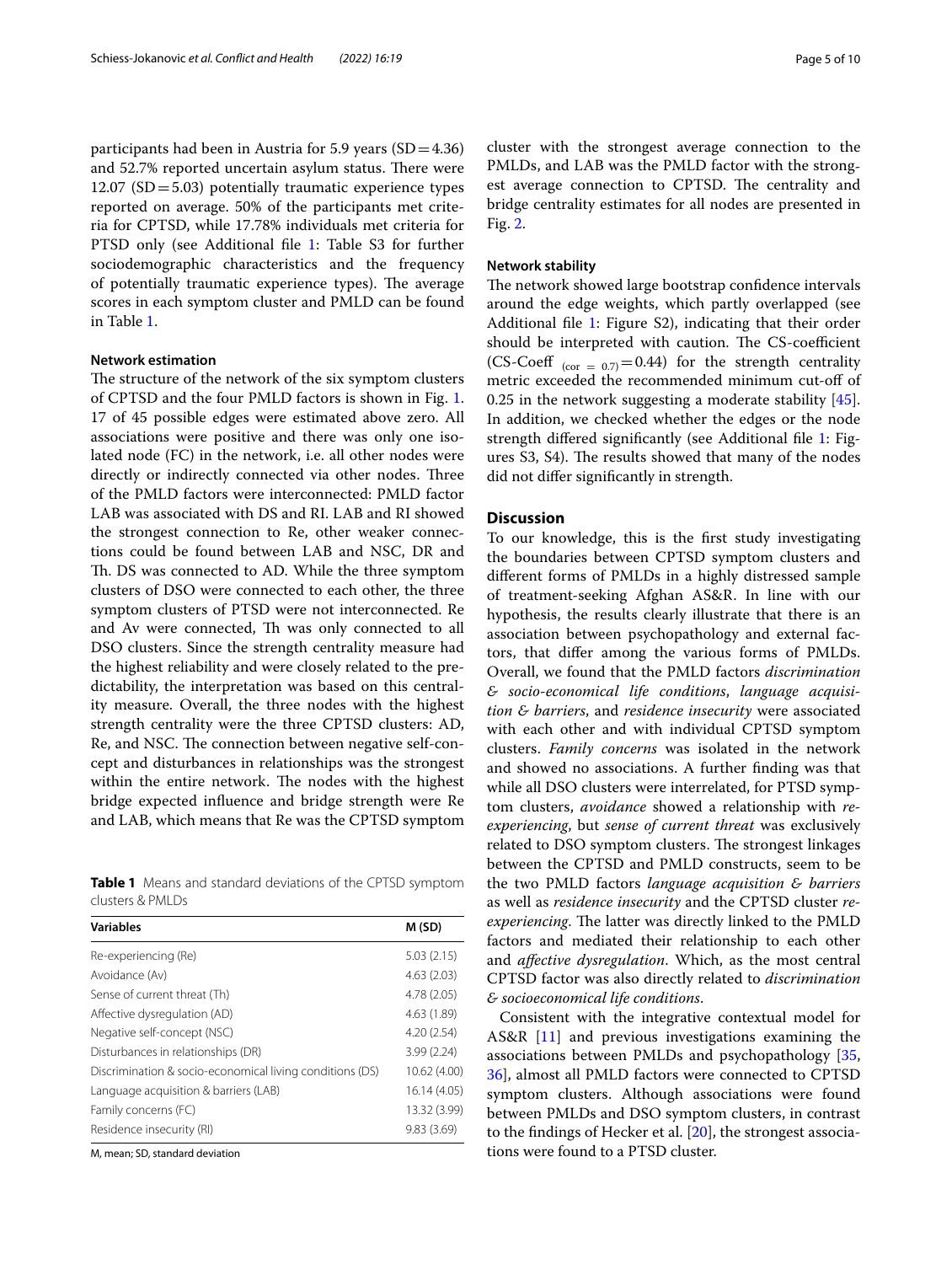

<span id="page-5-0"></span>One of the most compelling fndings was the association between the CPTSD symptom cluster *re-experiencing* and the PMLD factor *language acquisition & barriers*. These two domains showed the strongest associations between the CPTSD and PMLD constructs. This finding confrms initial fndings that demonstrated an association between the PTSD symptom cluster re-experiencing and language [\[49](#page-9-17)]. Intrusive re-experiencing, including trauma-associated fashbacks or nightmares, represents a core symptom of CPTSD and PTSD, which in investigations of PTSD symptom networks, has been repeatedly identifed as particularly central [[28\]](#page-8-26).

Successful adaptation in the host country with participation in social life and access to various facilities is closely related to proficiency in the local language. The factor *language acquisition & barriers* included distress and dependence on others in various situations requiring language, such as health service utilization or official channels. Tis factor also revealed a link to *current sense of threat, negative self-concept, afective dysregulation, discrimination & socio-economical life conditions,* and *residence insecurity*, latter included higher stress due to insecure residence status as well as greater fear of future deportation. The persistent feeling of insecurity [[36](#page-9-3)], especially in the context of insecure residence associated with PTSD [[19](#page-8-17)] has been reported several times and might hinder the calming and processing of potentially traumatic experiences.

Afghanistan has one of the highest illiteracy rates worldwide, numerous individuals do not have access to educational opportunities in their home country. Almost 60% of our participants had no formal education or had only completed elementary school. Those Afghan AS&R in Austria might be confronted with Western educational institutions and concepts of learning for the frst time and face the challenge of having to start literacy right away with a foreign language.

Another aspect is that language acquisition is a complex process involving diferent cognitive abilities related to encoding and retrieval. Successful encoding depends on various executive skills (e.g., attention, working memory; [\[50](#page-9-18)]) [[51\]](#page-9-19). Consistent with our findings, Lansing et al. [\[52](#page-9-20)] reported a positive association between re-experiencing and increased difficulties with verbal learning. In line with the found mediation efect of *re-experiencing* between *language acquisition & barriers* and *afective dysregulation*, defcits in cognitive resources lead to difficulties in calming down and thus reducing intrusions [[52](#page-9-20)].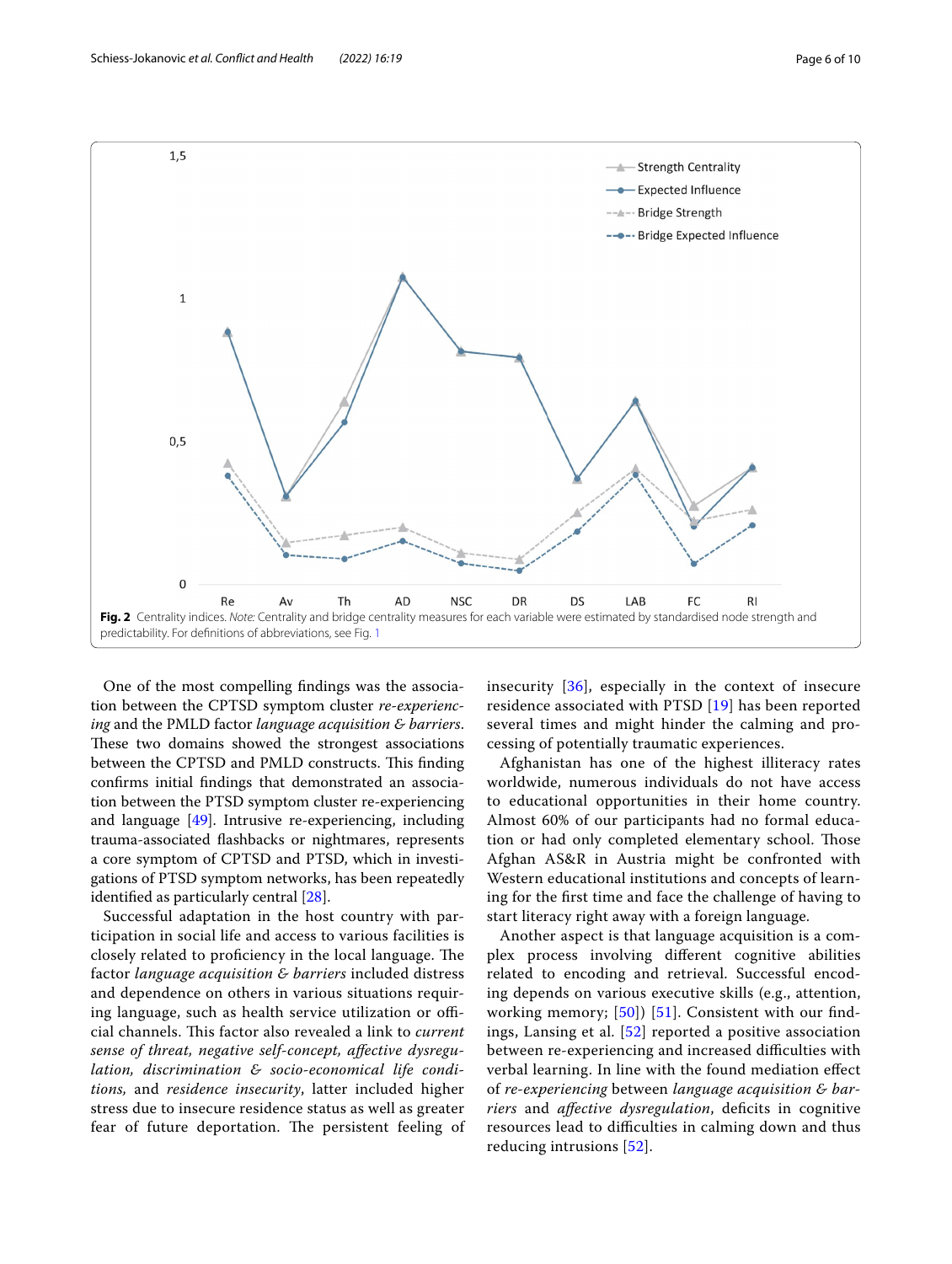Anxiety, helplessness, and feelings of loss of control are common reactions associated with potentially traumatic experiences. These emotions may accompany many interpersonal situations in everyday life or during the asylum process in which language comprehension or the ability to express oneself as well as actively respond to the environment through language is limited. And, as previously reported, might be associated with an increased risk of discrimination [[32\]](#page-9-0). We hypothesise that these mentioned feelings, combined with a reduced ability to respond actively, and reinforced by *afective dysregulation*, may trigger *re-experiencing.*

In addition to the important link between *re-experiencing* and *afective dysregulation*, links to various CPTSD clusters and *language acquisition & barriers* to *negative self-concept* have been found. A negative self-concept and reduced self- efficacy were found to be associated with potentially traumatic experiences  $[53]$  $[53]$ . The exposure of a variety of situations associated with language barriers or difficulties in language acquisition might further negatively impact self-concept, which in turn might promote avoidance of such situations, and further impeding language acquisition and social inclusion.

Afective dysregulation has been repeatedly reported as a key factor in traumatised AS&R [[54](#page-9-22), [55\]](#page-9-23) and has been identifed as a mediator in the relationship between potentially traumatic experiences and PTSD as well as PMLDs [\[54\]](#page-9-22). Consistent with these fndings, as already mentioned *afective dysregulation* showed the highest centrality in our study and was associated directly with almost all CPTSD symptom clusters and the PMLD factor *discrimination and socioeconomic living conditions*.

Discrimination, as well as problems related to fnances or housing, jeopardise human needs and might be accompanied by vast emotional distress. Furthermore, Santangelo et al. [\[56](#page-9-24)] found that people with PTSD in particular have an afective baseline with higher distress and less positive emotionality in comparison to healthy individuals. Afective variability indicated a more intense response to internal or external but less to positive processes or events and it took longer for regulatory or homeostatic processes to restore deviant afective fuctuations to baseline and allow emotional recovery. Following these results, we hypothesised that individuals with higher levels of afective dysregulation might respond stronger to existential concerns in addition to normal responses [\[56,](#page-9-24) [57\]](#page-9-25). Conversely, emotional outbursts and emotional numbing could further increase the risk for such stressful experiences. Lack of emotional clarity, difficulties with goal-directed behaviour, rumination and suppression may play a particularly important role [[54,](#page-9-22) [55,](#page-9-23) [58](#page-9-26), [59](#page-9-27)] and may also be a link to further psychopathology.

Following *afective dysregulation, re-experiencing, and negative self-concept* were symptom clusters with high strength centrality, and presented with the strongest connection within the network. This was in line with the fndings of CPTSD networks [\[29](#page-8-27)]. Negative self-concept, especially feelings of worthlessness have an immense impact on the development, persistence and unfavourable prognosis of PTSD  $[60, 61]$  $[60, 61]$  $[60, 61]$  $[60, 61]$ . There might be an interaction between these areas such as that a *negative self-concept* increases the risk of social withdrawal and in turn a lack of positive relational experiences reinforces *the negative self-concept*. Overall, refugees have a higher risk of loneliness and low social support, factors that have been repeatedly related to higher levels of mental distress  $[62]$  $[62]$ , CPTSD  $[63]$  $[63]$  and lower quality of life  $[64]$  $[64]$ . Additionally, we suggest that numbness due to *afective dysregulation* and an associated reduced self-awareness or ability to engage in interpersonal relationships might further promote *disturbances in relationships* and a *negative self-concept*.

Interestingly, the PMLD factor *family concerns* was isolated in the network. Coming from a culture where social structures such as the family are of particular importance, longing for the family and the country of origin as well as worries about loved ones appear independent of CPTSD symptomatology in the estimated network. However, these reactions might be related to other psychopathologies, quality of family relationships or demographic variables, such as marital status or family separation. This is particularly interesting as different forms of PMLDs might be associated to varying degrees with mental disorders such as CPTSD and some PMLDs might be stressors independent of any psychopathology associated with normal situationally adequate distress of the challenging life situation.

#### **Strengths and limitations**

The major strength of the study lies in the examination of one of the most burdened, hard-to-reach population of treatment-seeking AS&R in Austria. Interpreter-assisted and face-to-face fully structured interviews conducted by a trained clinical psychologist reduced language barriers and psychological distress during the assessments.

Nevertheless, some limitations need to be considered. The results must be interpreted with caution, as the sample was relatively small and generalizability to other ethnic groups or regional diferences cannot be guaranteed. Problems in understanding the meaning of particular symptoms might bias the results and could potentially explain some associations such as between re-experiencing and language barriers. The cross-sectional study design does not allow conclusions about directionality. We conclude, consistent with the integrative contextual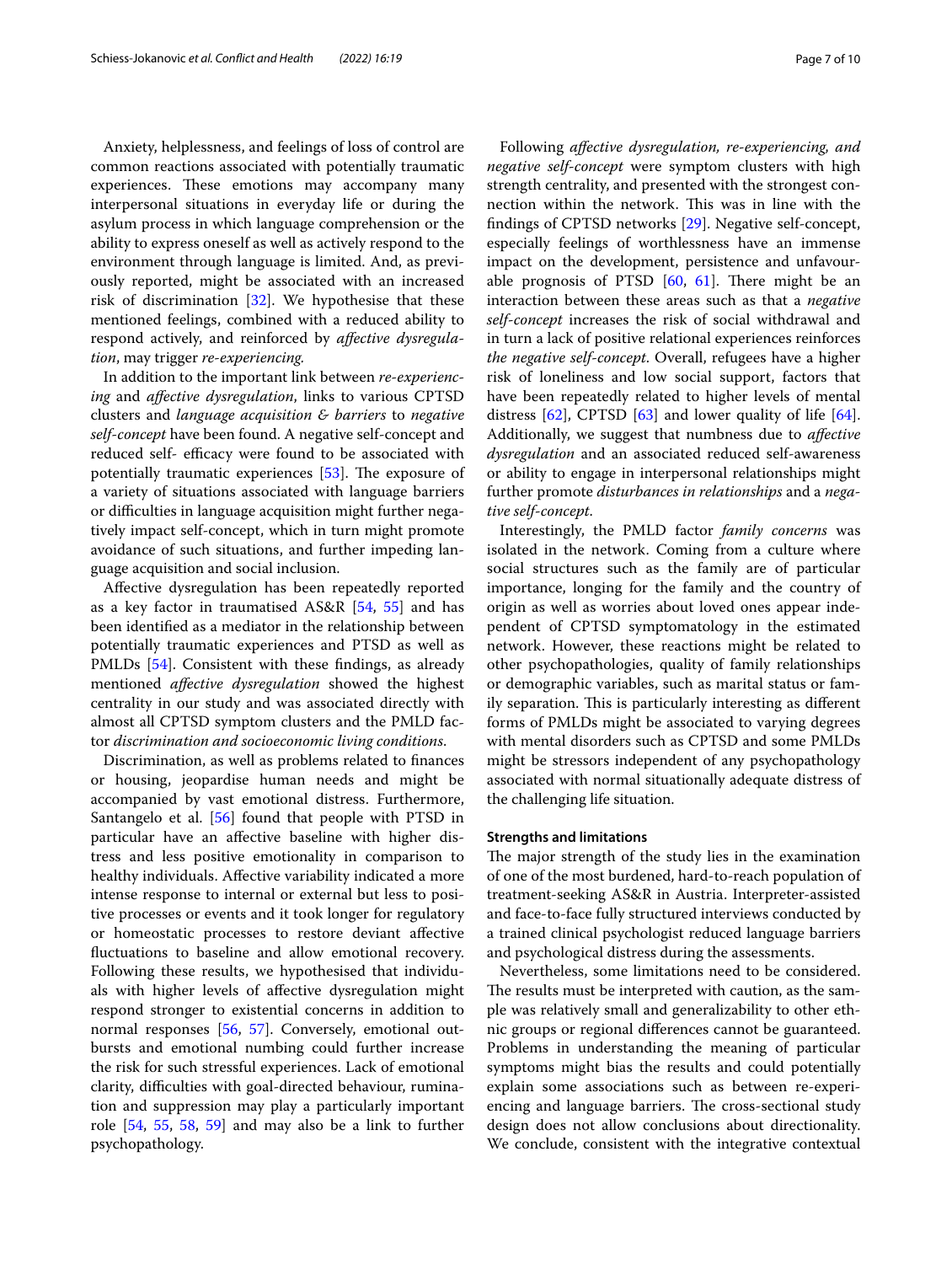model for AS&R [[11\]](#page-8-8), that it is highly likely that central symptoms are reciprocally related to their neighbours. The question of whether interventions should address central symptoms to increase treatment success and achieve improved symptom relief has recently been debated [\[23](#page-8-22), [24\]](#page-8-21). To date, there is no agreement; an important research goal would be to address this issue through intervention studies with longitudinal withinperson networks. Until then, central symptoms should be considered as potentially important treatment targets when considering personalised diagnosis and intervention [[23,](#page-8-22) [24,](#page-8-21) [29](#page-8-27)].

The Covid-19 pandemic interrupted the assessment process and might have infuenced symptom severity. Therefore, future replications of the study with larger samples would be required, here the application of Latent Network Modelling (LNM) could contribute to an improved control of measurement errors [[45\]](#page-9-13). In addition, inclusion of further psychopathologies, such as depression and anxiety, and a longitudinal design in refugee samples with diferent ethnic background are recommended to further investigate the generalizability and directionality of the results, thus relationships might change over time [\[7](#page-8-5), [11](#page-8-8), [12\]](#page-8-9).

# **Clinical implications**

The main findings of this study underline the crucial importance of including PMLDs and its complex interplay with CPTSD into AS&R assessment and treatment strategies [[65](#page-9-33)]. Psychosocial interventions have already been shown to be efective in several studies [\[66\]](#page-9-34). An individual assessment of the burden due to specifc PMLDs (e.g. *language acquisition & barriers, discrimination & socioeconomic living conditions*) and a according focus on these and their individual interaction with CPTSD symptoms, such as *afective dysregulation* or *re-experiencing*, might represent important treatment targets. Reducing the burden of PMLDs and improving symptom management in daily life might reduce the burden caused by PMLDs and CPTSD. Furthermore, interventions that promote social connectedness, such as community-based interventions or group therapy, might be additionally benefcial. A more precise assessment of trauma-associated re-experiencing, afective dysregulation, negative self-concept, and disturbances in relationships should be integrated into the psychological assessments and subsequently into the treatment strategies of traumatised AS&Rs. A combination of trauma-focused and non-trauma-focused treatment approaches might be beneficial  $[67]$  $[67]$  $[67]$ . Especially a focus on the reduction of trauma-associated nightmares and intrusive memories as well as to promote the ability to

cope with the symptoms and to stay present might be advantageous  $[68]$  $[68]$ . So far, there are few treatment recommendations addressing re-experiencing directly in CPTSD [[69](#page-9-37)]. Establishing trauma-sensitive language courses and integrating interventions to promote cognitive receptivity and reduce stress could be another interdisciplinary task for educators and psychologists [[49](#page-9-17)].

# **Conclusion**

Our results provide initial evidence for various associations that might be important for a better understanding of the overall relationship between PMLDs and CPTSD. Psychological treatment to improve mental health, quality of life, functioning as well as adaptation in the host country appear to be particularly important. Due to the localisation of PMLDs at diferent levels, such as the cultural/governmental level, promoting trauma-sensitive language courses or policies to reduce discrimination or tedious asylum procedures might have a positive impact on mental and physical health.

#### **Abbreviations**

AS&R: Asylum seekers and refugees; CPTSD: Complex posttraumatic stress disorder; DSO: Disturbances in self-organisation; Re: Re-experiencing; Av: Avoidance; Th: Current sense of threat; AD: Affective dysregulation; NSC: Negative self-concept; DR: Disturbances in relationships; PMLDs: Post-migration living difficulties; DS: Discrimination & socio-economical living conditions; LAB: Language acquisition & barriers; FC: Family concerns; RI: Residence insecurity; PMLDC: Post-Migration Living Difficulties Checklist; ITQ: International Trauma Questionnaire.

#### **Supplementary Information**

The online version contains supplementary material available at [https://doi.](https://doi.org/10.1186/s13031-022-00455-z) [org/10.1186/s13031-022-00455-z.](https://doi.org/10.1186/s13031-022-00455-z)

<span id="page-7-0"></span>Additional file 1: Post-Migration Living Difficulties Checklist (PMLDC), Correlation Matrix, Sociodemographic characteristics, Item assignment to PMLD factors, Edge Accuracy Analysis, Edge weights diference test, Centrality Stability Analysis, Centrality diference Test.

#### **Acknowledgements**

We would like to express our sincere gratitude to all Afghan asylum seekers and refugees who participated in this study and shared their experiences with us. Further thanks to the supporting outpatient treatment centres, NGOs, and the Outpatient Unit for Research, Teaching and Practice at the Faculty of Psychology, University of Vienna. We would especially like to thank Maria Böttche for the helpful clinical supervision, as well as Alexandra Liedl, Naser Morina and Mahmoud Hemmo acting as external advisory consultants and clinical supervisors.

#### **Author contributions**

BLS, MK, DW, VK, and IS conceived the study and lead on protocol development and grant acquisition. JSJ and MK collected and analysed the data. JSJ wrote the frst draft of the manuscript, and MK, BLS, and VK contributed to revising and fnalizing the manuscript. All authors read and approved the fnal manuscript.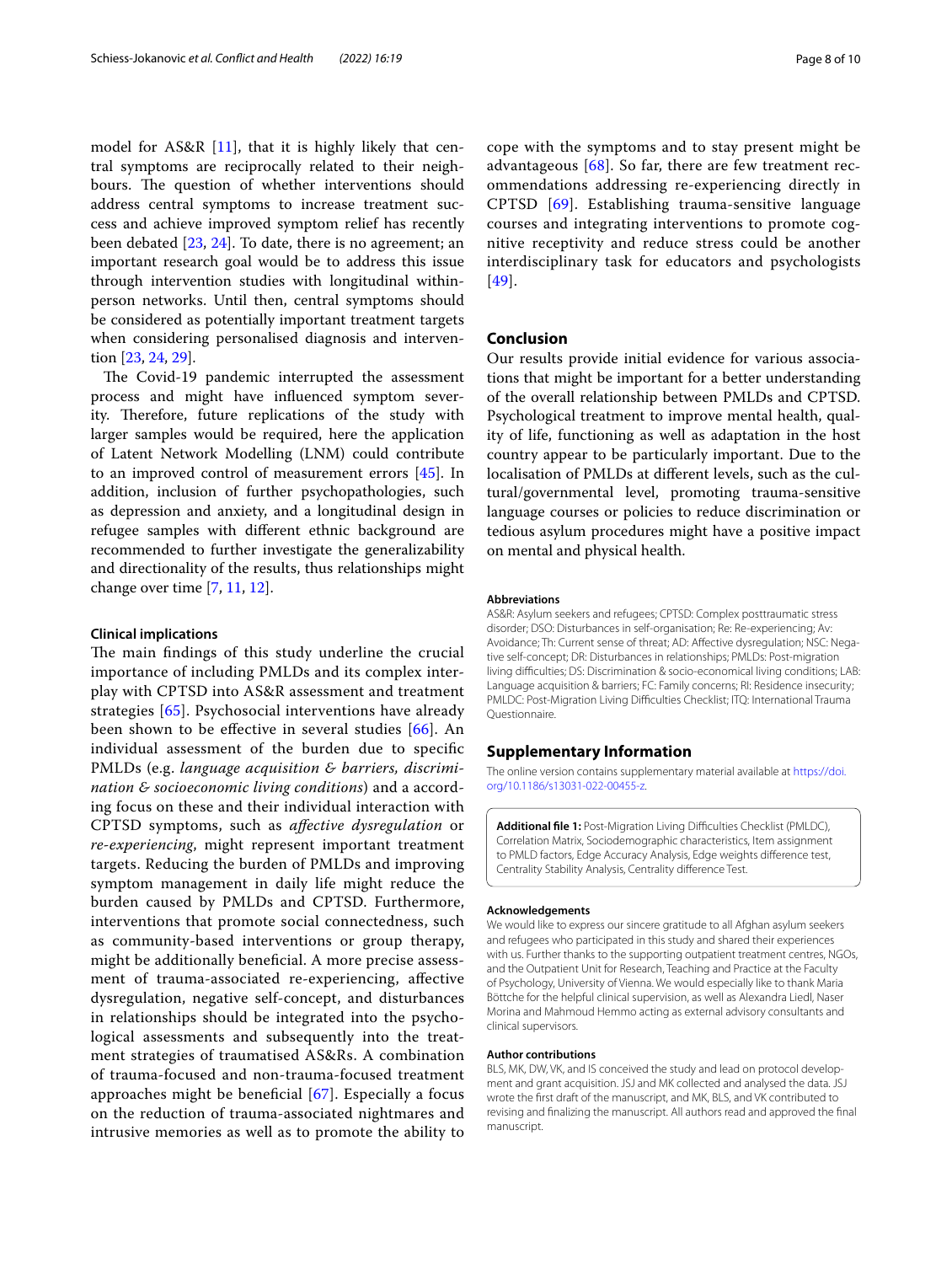#### **Funding**

This study is funded by the Austrian Science Fund (FWF; Grant Number: KLI 755-B).

#### **Availability of data and materials**

The data that supports the fndings of this study are openly available in "Zenodo" at <https://doi.org/10.5281/zenodo.5054032>.

# **Declarations**

#### **Ethics approval and consent to participate**

The study was registered at the Internet Portal of the German Clinical Trials Register (DRKS; registration number: DRKS00016538) as demanded by the Declaration of Helsinki. Ethical approval was granted by the IRB of the University of Vienna (reference numbers 00356 and 00445). Furthermore, we obtained a Universal Trial Number (UTN) to facilitate the unambiguous identifcation of our trial (UTN: U1111-1226-3285). Information about the study was explained to participants prior to their participation in the study by a clinical psychologist at the baseline assessment using an information sheet (German and Dari versions) with the assistance of an interpreter. After ensuring understanding and clarifying open questions, written informed consent was obtained from participants who agreed to participate in the study.

### **Consent for publication**

Not applicable.

#### **Competing interests**

The authors declare that they have no competing fnancial or personal interests.

#### **Author details**

<sup>1</sup> Department of Clinical and Health Psychology, Faculty of Psychology, University of Vienna, Wächtergasse 1, 1010 Vienna, Austria. <sup>2</sup> Department of Psychiatry and Psychotherapy, University Medical Centre Hamburg-Eppendorf, Hamburg, Germany.

# Received: 21 December 2021 Accepted: 10 April 2022

#### **References**

- <span id="page-8-0"></span>1. Alemi Q, James S, Cruz R, Zepeda V, Racadio M. Psychological distress in Afghan refugees: a mixed-method systematic review. J Immigr Minor Health. 2014;16(6):1247–61.
- 2. Bogic M, Njoku A, Priebe S. Long-term mental health of war-refugees: a systematic literature review. BMC Int Health Hum Rights. 2015;15:29.
- <span id="page-8-1"></span>3. Scoglio AAJ, Salhi C. Violence exposure and mental health among resettled refugees: a systematic review. Trauma Violence Abuse. 2020:1524838020915584.
- <span id="page-8-2"></span>4. Georges D, Buber-Ennser I, Rengs B, Kohlenberger J, Doblhammer G. Health determinants among refugees in Austria and Germany: a propensity-matched comparative study for Syrian, Afghan, and Iraqi refugees. PLoS ONE. 2021;16(4): e0250821.
- <span id="page-8-3"></span>5. Eggenhofer-Rehart PM, Latzke M, Pernkopf K, Zellhofer D, Mayrhofer W, Steyrer J. Refugees' career capital welcome? Afghan and Syrian refugee job seekers in Austria. J Vocat Behav. 2018;105:31–45.
- <span id="page-8-4"></span>6. BMI. Asylstatistik: Bundesministerium für Inneres; 2020 [cited 2021 Sep 16]. [https://www.bmi.gv.at/301/Statistiken/fles/Jahresstatistiken/Asyl\\_](https://www.bmi.gv.at/301/Statistiken/files/Jahresstatistiken/Asyl_Jahresstatistik_2020.pdf) [Jahresstatistik\\_2020.pdf](https://www.bmi.gv.at/301/Statistiken/files/Jahresstatistiken/Asyl_Jahresstatistik_2020.pdf).
- <span id="page-8-5"></span>7. Blanchard MA, Heeren A. Ongoing and future challenges of the network approach to psychopathology: from theoretical conjectures to clinical translations. In: Reference module in neuroscience and biobehavioral psychology. Elsevier; 2020.
- <span id="page-8-6"></span>Silove D, Sinnerbrink I, Field A, Manicavasagar V, Steel Z. Anxiety, depression and PTSD in asylum-seekers: assocations with pre-migration trauma and post-migration stressors. Br J Psychiatry. 1997;170:351–7.
- <span id="page-8-14"></span>9. Li SSY, Liddell BJ, Nickerson A. The Relationship Between Post-Migration Stress and Psychological Disorders in Refugees and Asylum Seekers. Curr Psychiatry Rep. 2016;18(9):82.
- <span id="page-8-7"></span>10. Schweitzer R, Melville F, Steel Z, Lacherez P. Trauma, post-migration living difficulties, and social support as predictor of psychological adjustment in resettled Sudanese refugees. Aust NZ J Psychiatry. 2006;40:179–87.
- <span id="page-8-8"></span>11. Drožđek B. Challenges in treatment of posttraumatic stress disorder in refugees: towards integration of evidence-based treatments with contextual and culture-sensitive perspectives. Eur J Psychotraumatol. 2015;6:24750.
- <span id="page-8-9"></span>12. Neal JW, Neal ZP. Nested or networked? Future directions for ecological systems theory. Soc Dev. 2013:n/a–n/a.
- <span id="page-8-10"></span>13. Turrini G, Purgato M, Ballette F, Nosè M, Ostuzzi G, Barbui C. Common mental disorders in asylum seekers and refugees: Umbrella review of prevalence and intervention studies. Int J Ment Health Syst. 2017;11:51.
- <span id="page-8-11"></span>14. Henkelmann J-R, de Best S, Deckers C, Jensen K, Shahab M, Elzinga B, et al. Anxiety, depression and post-traumatic stress disorder in refugees resettling in high-income countries: systematic review and metaanalysis. BJPsych Open. 2020;6(4): e68.
- <span id="page-8-12"></span>15. World Health Organization. The 11th Revision of the International Classifcation of Diseases: World Health Organization; 2019 [cited March 3rd, 2017]. [https://icd.who.int/browse11/l-m/en.](https://icd.who.int/browse11/l-m/en)
- <span id="page-8-13"></span>16. de Silva U, Glover N, Katona C. Prevalence of complex post-traumatic stress disorder in refugees and asylum seekers: systematic review. BJPsych Open. 2021;7(6): e194.
- <span id="page-8-15"></span>17. Hynie M. The social determinants of refugee mental health in the post-migration context: a critical review. Can J Psychiatry. 2018;63(5):297–303.
- <span id="page-8-16"></span>18. Tay AK, Mohsin M, Rees S, Tam N, Kareth M, Silove D. Factor structures of complex posttraumatic stress disorder and PTSD in a community sample of refugees from West Papua. Compr Psychiat. 2018;85:15–22.
- <span id="page-8-17"></span>19. Liddell BJ, Nickerson A, Felmingham KL, Malhi GS, Cheung J, Den M et al. Complex posttraumatic stress disorder symptom profiles in traumatized refugees. J Trauma Stress. 2019.
- <span id="page-8-18"></span>20. Hecker T, Huber S, Maier T, Maercker A. Diferential associations among PTSD and complex PTSD symptoms and traumatic experiences and postmigration difficulties in a culturally diverse refugee sample. J Trauma Stress. 2018;31(6):795–804.
- <span id="page-8-19"></span>21. Schiess-Jokanovic J, Knefel M, Kantor V, Weindl D, Schäfer I, Lueger-Schuster B. Complex post-traumatic stress disorder and post-migration living difculties in traumatised refugees and asylum seekers: the role of language acquisition and barriers. Eur J Psychotraumatol. 2021;12(1):2001190.
- <span id="page-8-20"></span>22. Fried EI, Cramer AOJ. Moving forward: challenges and directions for psychopathological network theory and methodology. Perspect Psychol Sci. 2017;12(6):999–1020.
- <span id="page-8-22"></span>23. McNally RJ. Network analysis of psychopathology: controversies and challenges. Annu Rev Clin Psychol. 2021;17:1–23.
- <span id="page-8-21"></span>24. Fried EI, Eidhof MB, Palic S, Costantini G, Huisman-van Dijk HM, Bockting CLH, et al. Replicability and generalizability of Posttraumatic Stress Disorder (PTSD) networks: a cross-cultural multisite study of PTSD symptoms in four trauma patient samples. Clin Psychol Sci. 2018;6(3):335–51.
- <span id="page-8-23"></span>25. Yuval K, Aizik-Reebs A, Lurie I, Demoz D, Bernstein A. A functional network perspective on posttraumatic stress in refugees: implications for theory, classifcation, assessment, and intervention. Transcult Psychiatry. 2020:1363461520965436.
- <span id="page-8-24"></span>26. Miller KE, Rasmussen A. The mental health of civilians displaced by armed confict: an ecological model of refugee distress. Epidemiol Psychiatr Sci. 2017;26(2):129–38.
- <span id="page-8-25"></span>27. Hou WK, Liu H, Liang L, Ho J, Kim H, Seong E, et al. Everyday life experiences and mental health among confict-afected forced migrants: a meta-analysis. J Afect Disord. 2019;264:50–68.
- <span id="page-8-26"></span>28. Birkeland MS, Greene T, Spiller TR. The network approach to posttraumatic stress disorder: a systematic review. Eur J Psychotraumatol. 2020;11(1):1700614.
- <span id="page-8-27"></span>29. Knefel M, Karatzias T, Ben-Ezra M, Cloitre M, Lueger-Schuster B, Maercker A. The replicability of ICD-11 complex post-traumatic stress disorder symptom networks in adults. Br J Psychiatry. 2019;214(6):361–8.
- <span id="page-8-28"></span>30. Knefel M, Lueger-Schuster B, Bisson JI, Karatzias T, Kazlauskas E, Roberts NP. A cross-cultural comparison of icd-11 complex posttraumatic stress disorder symptom networks in Austria, the United Kingdom, and Lithuania. J Trauma Stress. 2020;33(33):41–51.